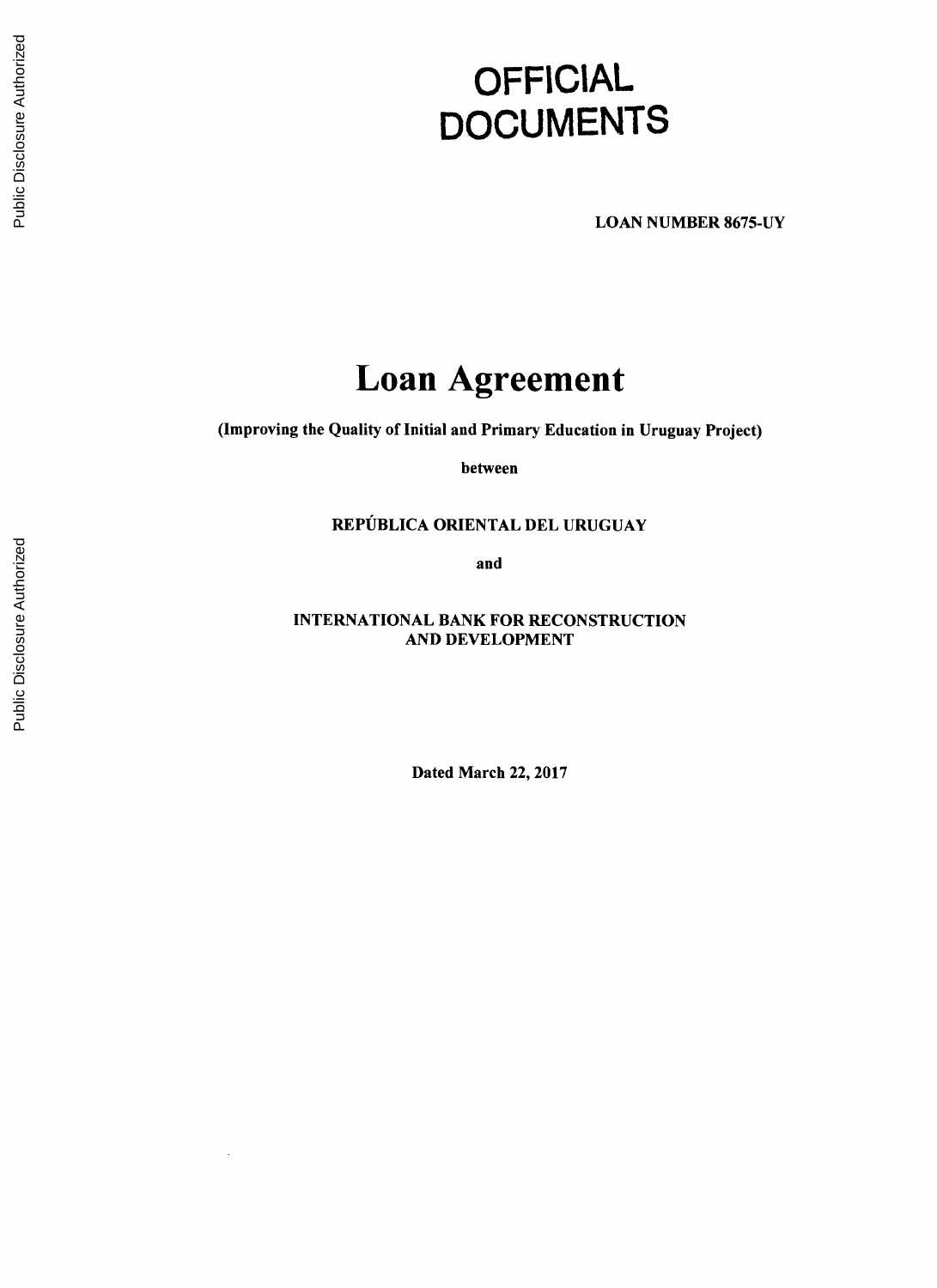### **LOAN AGREEMENT**

Agreement dated March 22, **2017,** between REPUBLICA ORIENTAL **DEL URUGUAY** ("Borrower") and **INTERNATIONAL** BANK FOR **RECONSTRUCTION AND DEVELOPMENT** ("Bank"). The Borrower and the Bank hereby agree as follows:

# **ARTICLE I - GENERAL CONDITIONS; DEFINITIONS**

- **1.01.** The General Conditions (as defined in the Appendix to this Agreement) constitute an integral part of this Agreement.
- 1.02. Unless the context requires otherwise, the capitalized terms used in this Agreement have the meanings ascribed to them in the General Conditions or in the Appendix to this Agreement.

### **ARTICLE II - LOAN**

- 2.01. The Bank agrees to lend to the Borrower, on the terms and conditions set forth or referred to in this Agreement, the amount of forty million Dollars (\$40,000,000), as such amount may be converted from time to time through a Currency Conversion in accordance with the provisions of Section 2.08 of this Agreement ("Loan"), to assist in financing the project described in Schedule 1 to this Agreement ("Project").
- 2.02. The Borrower may withdraw the proceeds of the Loan in accordance with Section IV of Schedule 2 to this Agreement.
- **2.03.** The Front-end Fee payable **by** the Borrower shall be equal to one quarter of one percent *(0.25%)* of the Loan amount.
- 2.04. The Commitment Charge payable **by** the Borrower shall be equal to one quarter of one percent *(0.25%)* per annum on the Unwithdrawn Loan Balance.
- *2.05.* The interest payable **by** the Borrower for each Interest Period shall be at a rate equal to the Reference Rate for the Loan Currency plus the Variable Spread; provided, however, that the interest payable shall in no event be less than zero percent **(0%)** per annum; and provided furthermore that, upon a Conversion of all or any portion of the principal amount of the Loan, the interest payable **by** the Borrower during the Conversion Period on such amount shall be determined in accordance with the relevant provisions of Article IV of the General Conditions. Notwithstanding the foregoing, if any amount of the Withdrawn Loan Balance remains unpaid when due and such non-payment continues for a period of thirty days, then the interest payable **by** the Borrower shall instead be calculated as provided in Section **3.02** (e) of the General Conditions.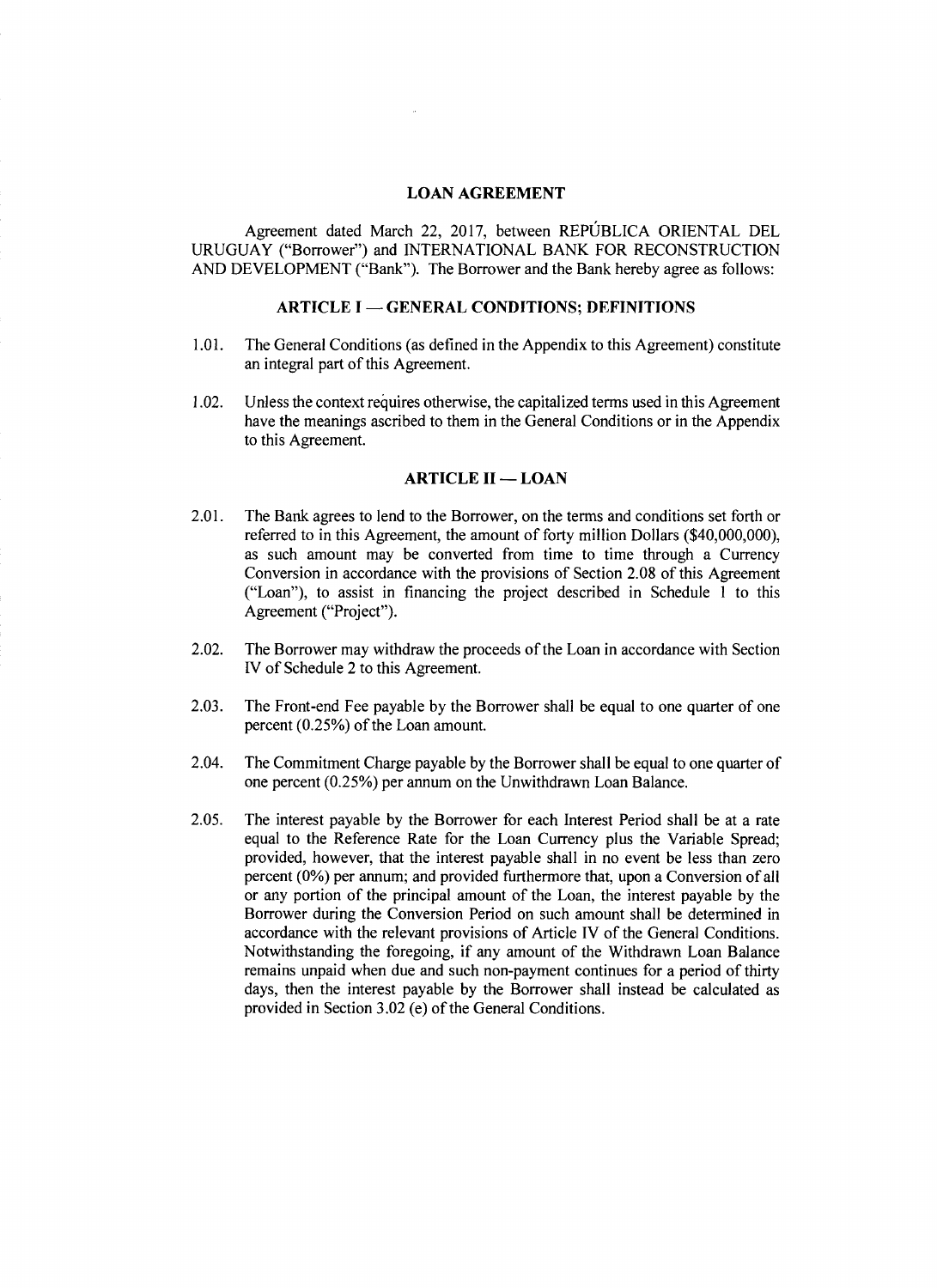- **2.06.** The Payment Dates are February **15** and August **15** in each year.
- **2.07.** The principal amount of the Loan shall be repaid in accordance with the amortization schedule set forth in Schedule **3** to this Agreement.
- **2.08.** (a) The Borrower may at any time request any of the following Conversions of the terms of the Loan in order to facilitate prudent debt management: (i) a change of the Loan Currency of all or any portion of the principal amount of the Loan, withdrawn or unwithdrawn, to an Approved Currency; (ii) a change of the interest rate basis applicable to: **(A)** all or any portion of the principal amount of the Loan withdrawn and outstanding from a Variable Rate to a Fixed Rate, or vice versa; or (B) all or any portion of the principal amount of the Loan withdrawn and outstanding from a Variable Rate based on a Reference Rate and the Variable Spread to a Variable Rate based on a Fixed Reference Rate and the Variable Spread, or vice versa; or **(C)** all of the principal amount of the Loan withdrawn and outstanding from a Variable Rate based on a Variable Spread to a Variable Rate based on a Fixed Spread; and (iii) the setting of limits on the Variable Rate or the Reference Rate applicable to all or any portion of the principal amount of the Loan withdrawn and outstanding **by** the establishment of an Interest Rate Cap or Interest Rate Collar on the Variable Rate or the Reference Rate.
	- **(b)** Any conversion requested pursuant to paragraph (a) of this Section that is accepted **by** the Bank shall be considered a "Conversion", as defined in the General Conditions, and shall be effected in accordance with the provisions of Article **IV** of the General Conditions and of the Conversion Guidelines.

#### **ARTICLE III - PROJECT**

- **3.01.** The Borrower declares its commitment to the objectives of the Project. To this end, the Borrower shall cause the Project Implementing Entity to carry out the Project in accordance with the provisions of Article V of the General Conditions and the Project Agreement.
- **3.02.** Without limitation upon the provisions of Section **3.01** of this Agreement, and except as the Borrower and the Bank shall otherwise agree, the Borrower shall ensure that the Project is carried out in accordance with the provisions of Schedule 2 to this Agreement.

#### **ARTICLE IV - REMEDIES OF THE BANK**

4.01. The Additional Event of Suspension consists of the following, namely that the Law No. **18.437** or any provision thereof shall have been amended, suspended, abrogated, repealed, waived or not enforced in such a manner so as to materially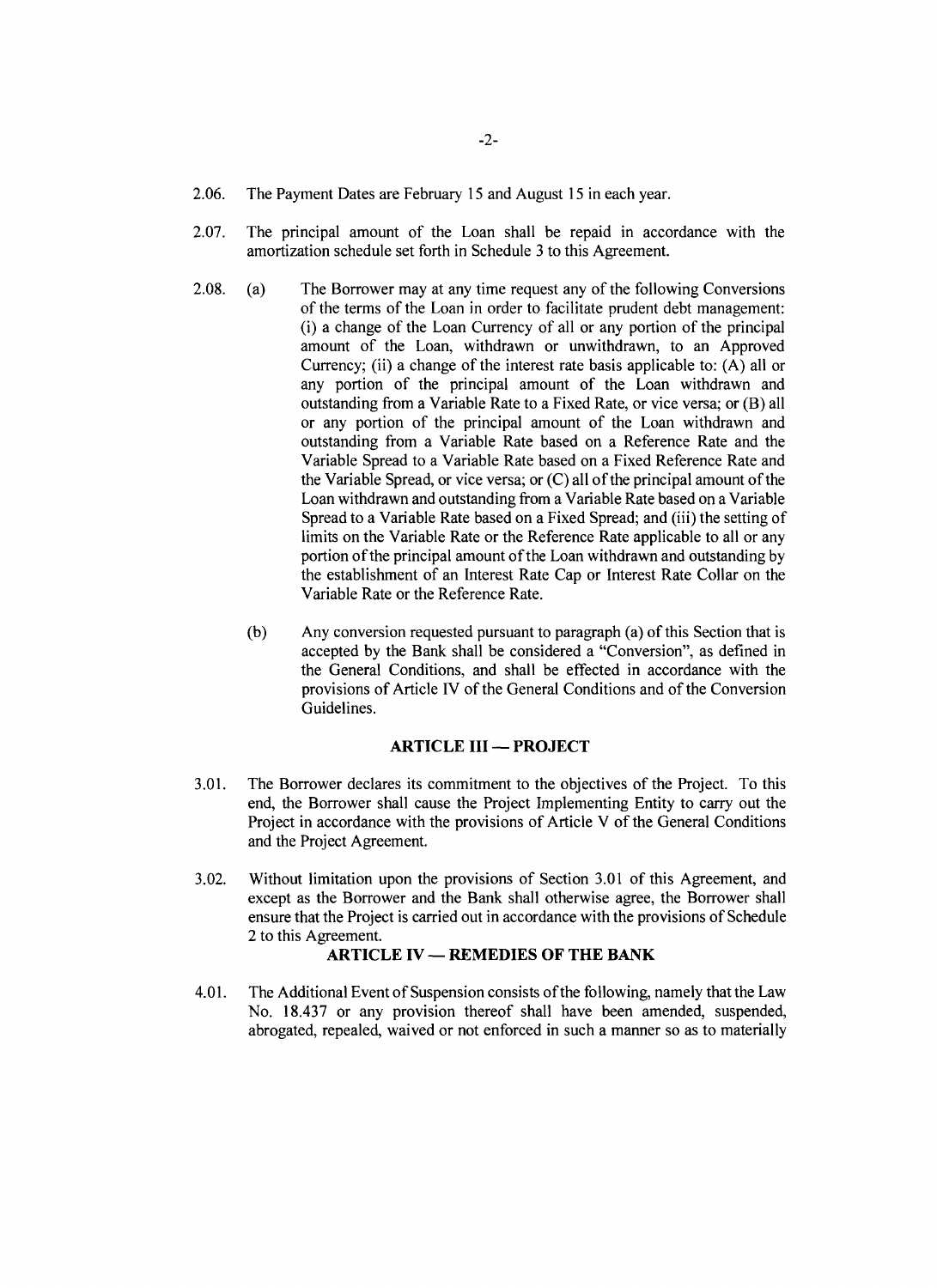and adversely affect, in the opinion of the Bank, the ability of the Project Implementing Entity to perform any of its obligations under the Project Agreement.

4.02. The Additional Event of Acceleration consists of the following, namely that, any event specified in Section 4.01 of this Agreement occurs.

# **ARTICLE V - EFFECTIVENESS; TERMINATION**

- *5.01.* The Additional Condition of Effectiveness consists of the following, namely that, the Inter-Administrative Agreement has been executed on behalf of the Borrower and the Project Implementing Entity in a manner acceptable to the Bank.
- **5.02.** The Additional Legal Matters consist of the following, namely, that the Inter-Administrative Agreement, has been duly authorized or ratified **by,** and executed and delivered on behalf of, the Borrower and the Project Implementing Entity, and is legally binding upon the Borrower and the Project Implementing Entity in accordance with the terms of the Inter-Administrative Agreement.
- *5.03.* The Effectiveness Deadline is the date ninety **(90)** days after the date of this Agreement.

#### **ARTICLE VI - REPRESENTATIVE; ADDRESSES**

- **6.01.** The Borrower's Representative is its Minister of Economy and Finance.
- **6.02.** The Borrower's Address is: Ministerio de Economia **y** Finanzas Colonia No. **1089,** Piso **3** Montevideo, Uruguay Facsimile: **5982 1712 2688** e-mail: organismos.multilaterales $@$ mef.gub.uv
- **6.03.** The Bank's Address is:

International Bank for Reconstruction and Development **1818** H Street, N.W. Washington, **D.C.** 20433 United States of America

Telex: Facsimile:

248423(MCI) or **1-202-477-6391** 64145(MCI)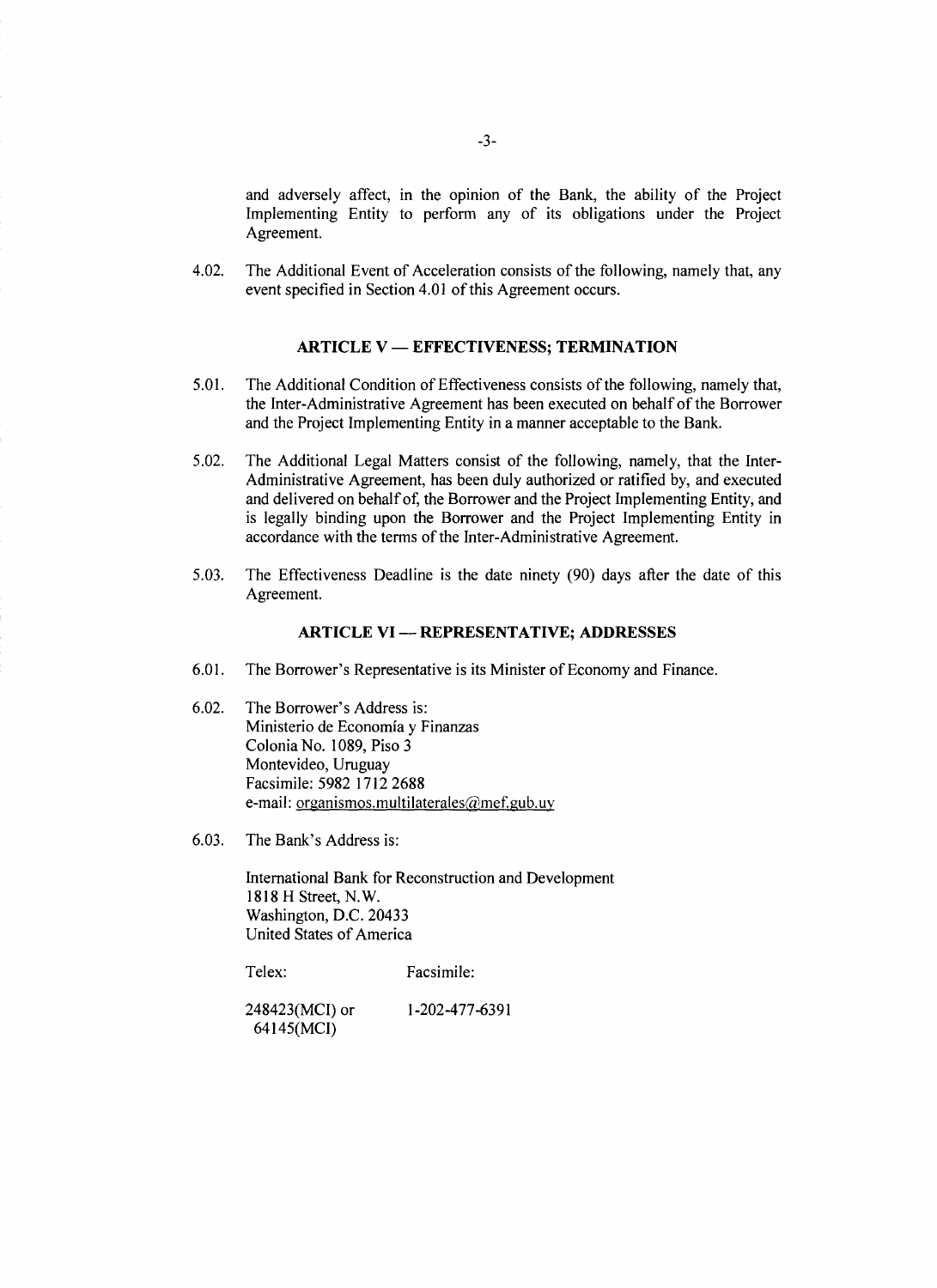AGREED at Montevideo, Uruguay, as of the day and year first above written.

# REPUBLICA ORIENTAL **DEL URUGUAY**

**By**

Marito Authorized Representative

Name: Title:  $T^{7774}$  $\frac{1}{\sqrt{2N}}$  ZAS

**INTERNATIONAL** BANK FOR **RECONSTRUCTION AND DEVELOPMENT**

**By**

ntulle

Authorized Representative Name: 7ESCO PEN 75CC Title: *'6 x,(-oa-*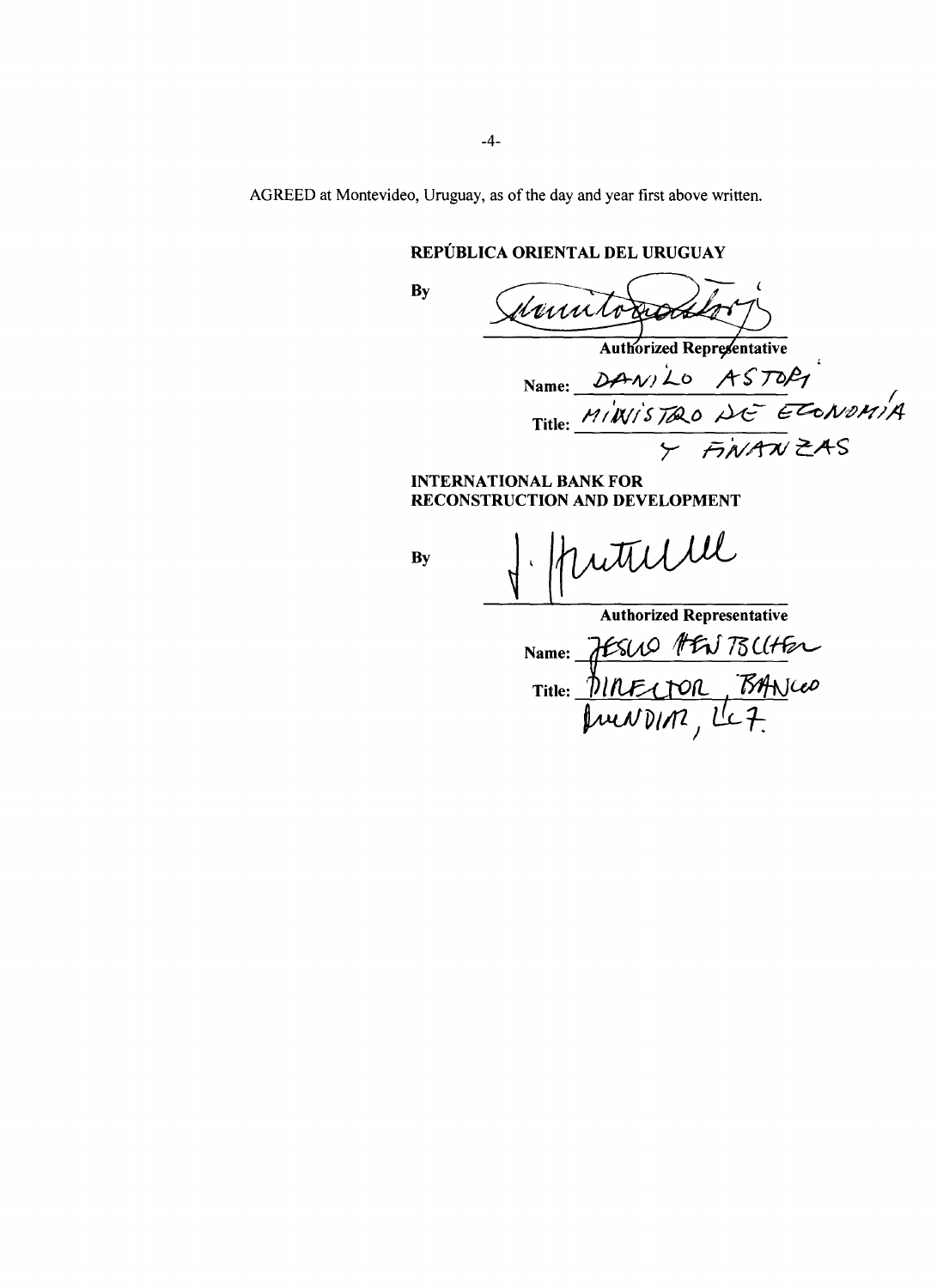#### **Project Description**

The objectives of the Project are to improve the teaching practices and the learning<br>environment in early and primary education, as well as the internal efficiency in primary<br>education, all in Full-Time Schools, and to str education system.

The Project consists of the following parts:

# Part 1. **Early Education**

- **1.** Provision of support to increase access to early education, through the construction and/or rehabilitation of approximately twenty (20) classrooms in selected Full-Time Schools for three-year old students, including the acquisition of equipment for said Full-Time Schools.
- 2. Provision of support for: (a) the setting up of libraries (including a mobile shelf space) and the acquisition of didactic games and toys in every selected Full-Time School with a classroom for three year old students; **(b)** the scaling-up of an early- childhood evaluation **(EIT)** to assess students across a number of key dimensions such as self-awareness, awareness of the environment, social abilities, language, communication, and motor skills; (c) the development of a local version of an EIT; and (d) the carrying out of activities aimed at using the
- 3. Provision of in-service training for early education teachers of Full-Time Schools, through, *inter alia*: (a) the design of an in-service training course on early education; and (b) the implementation of said training

# **Part** 2. **Primary Education**

- 1. (a) Construction and/or rehabilitation of approximately twenty (20) selected primary Full-Time Schools, including the acquisition of equipment for said Full-Time Schools; and **(b)** (i) carrying out of preventive maintenance activities in selected Full-Time Schools; and (ii) provision of technical assistance to school management committees to manage and coordinate said preventive maintenance activities.
- 2. Provision of technical assistance to supervisors and school principals of Full-Time Schools, including, *inter alia,* the provision of training and the preparation of guidelines on classroom management, periodic evaluations of learning, learning planning and allocation of teacher's time.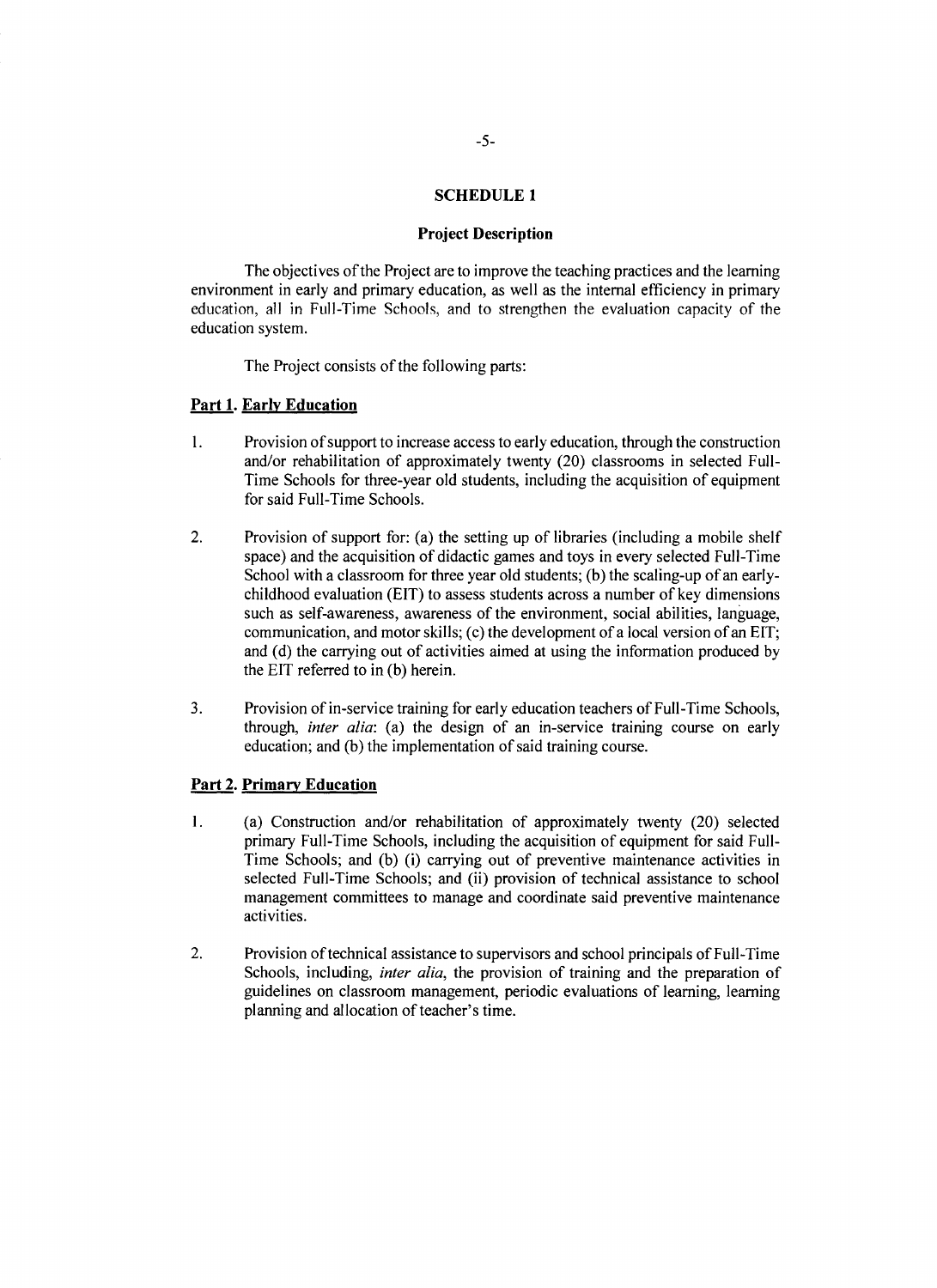**3.** Provision of in-service training for primary education teachers of Full-Time Schools, through, *inter alia*: (a) the adjustment of existing in-service training programs to foster modem pedagogies adapted to the special needs and bottlenecks of the Borrower's education system; **(b)** the acquisition of goods required therefor; (c) the provision of technical and operational support to CEIP's teacher training institute.

# **Part 3.** Transition between **Primary and Secondary Education**

- 1 **. (a)** Strengthening the second cycle of primary education through the provision of in-service training for sixth grade teachers of Full-Time Schools in providing remedial support to students most at-risk in the transition to secondary education; and **(b)** carrying out of a pilot remedial course for sixth grade at-risk students aimed at providing them with the tools needed to succeed in their transition to secondary education, including the carrying out of a study concerning the short-term impact of said pilot remedial course.
- 2. Provision of support for the setting up of pilot alliances between Full-Time Schools (providing primary education) and secondary schools, in order to support primary education graduates sustain their accomplishments in their trajectory to secondary education, through, *inter alia:* (a) the fostering of student exchanges to help primary students gather information, align expectations and provide academic preparation for the transition to secondary education; and **(b)** the carrying out of seminars between primary education teachers of Full-Time Schools and secondary education teachers.

# **Part 4. Monitoring and Evaluation System**

- **1.** Strengthening the evaluation capacity of the Borrower's education system, through, *inter alia:* (a) the carrying out of standardized learning evaluations to identify learning gaps and students at risk **by** evaluating the learning achievements of students at the end of the second grade; **(b)** the enhancement of the GURI's functioning through the provision of support for: (i) the incorporation of new data fields in the system; and (ii) the improvement of GURI's interactive platforms' design; (c) the design and maintenance of an early-warning system to target at risk students with specific programs; **(d)** the carrying out of at least two impact evaluations to understand the impact of key components of the Project and/or identify promising low-cost innovations that could be easily scaled-up; (e) the carrying out of a nationwide diagnosis on gender equality for the education sector; and **(f)** the provision of technical support for the carrying out of any other studies, evaluations and/or assessments on early and primary education activities to develop education policies acceptable to the Bank.
- 2. Provision of support for the implementation, monitoring and evaluation of the Project, including the provision of technical assistance to enhance the Project's communication strategy and disseminate the impact of the Project's activities.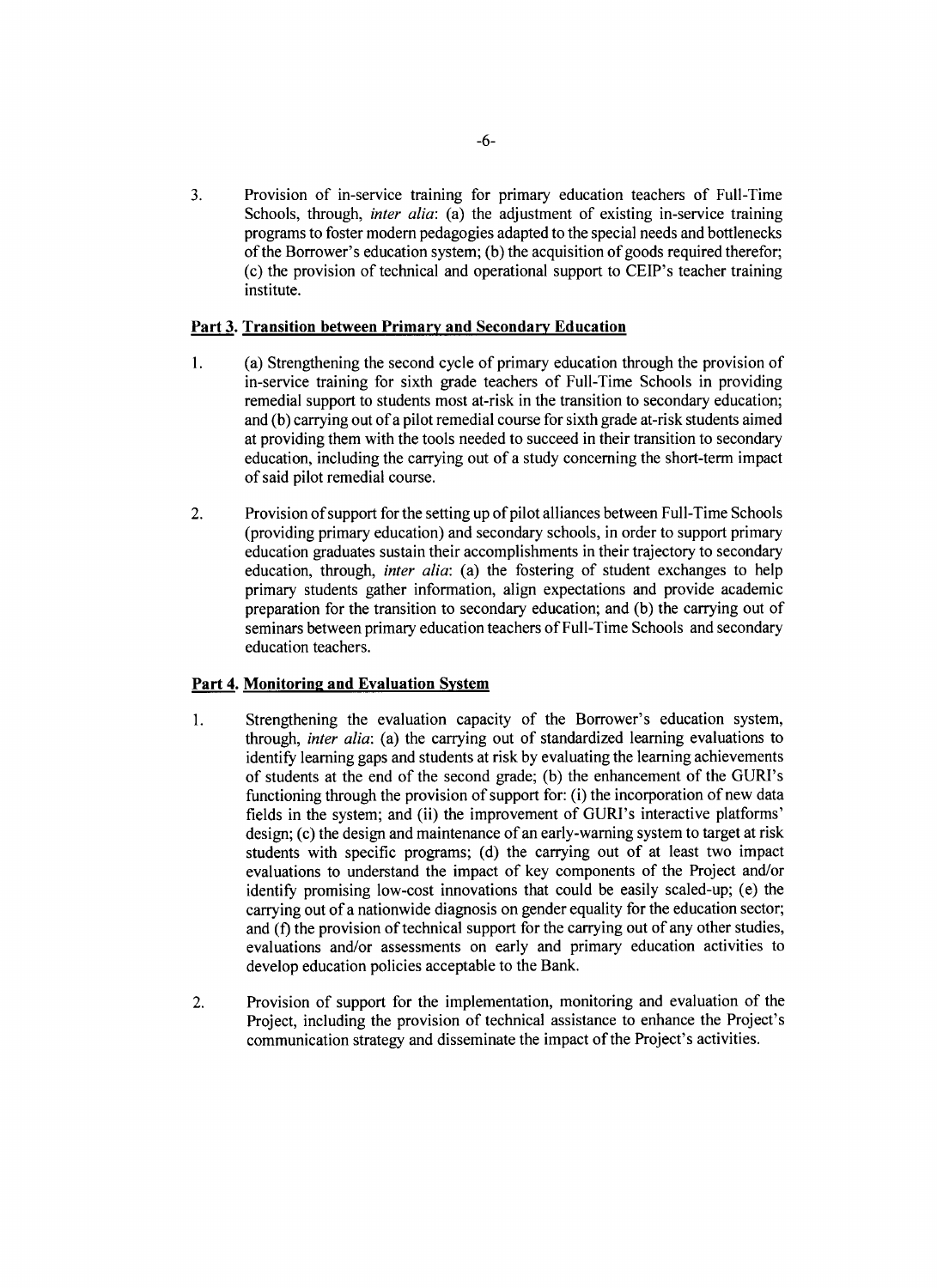#### **Project Execution**

#### **Section I. Implementation Arrangements**

#### **A. Inter-Administrative Agreement**

- **1. To** facilitate the carrying out of the Project, the Borrower shall make the proceeds of the Loan available to the Project Implementing Entity, under a subsidiary agreement between the Borrower and the Project Implementing Entity, under terms and conditions approved **by** the Bank (the "Inter-Administrative Agreement").
- 2. The Borrower shall exercise its rights and carry out its obligations under the Inter-Administrative Agreement in such manner as to protect the interests of the Borrower and the Bank and to accomplish the purposes of the Loan. Except as the Bank shall otherwise agree, the Borrower shall not assign, amend, abrogate, waive, terminate or fail to enforce the Inter-Administrative Agreement or any of its provisions.

# B. **Anti-Corruption**

The Borrower shall ensure, and shall cause the Project Implementing Entity to ensure, that the Project is carried out in accordance with the provisions of the Anti-Corruption Guidelines.

# **C.** Safeguards.

- 1. The Borrower shall cause the Project Implementing Entity to ensure that the Project is carried out in accordance with the provisions of the Environmental and Social Management Framework and the Resettlement Policy Framework.
- 2. The Borrower shall cause the Project Implementing Entity to ensure that the terms of reference for any consultancies related to the technical assistance provided under the Project, shall be acceptable to the Bank following its review thereof and, to that end, such terms of reference shall duly incorporate the requirement of the Bank's Safeguard Policies then in force, as applied to the advice conveyed through such technical assistance.

# **Section II.** Project Monitoring Reporting and Evaluation

#### **A. Project Reports**

**1.** The Borrower shall cause the Project Implementing Entity to: (a) monitor and evaluate the progress of the Project and prepare Project Reports; and **(b)** furnish to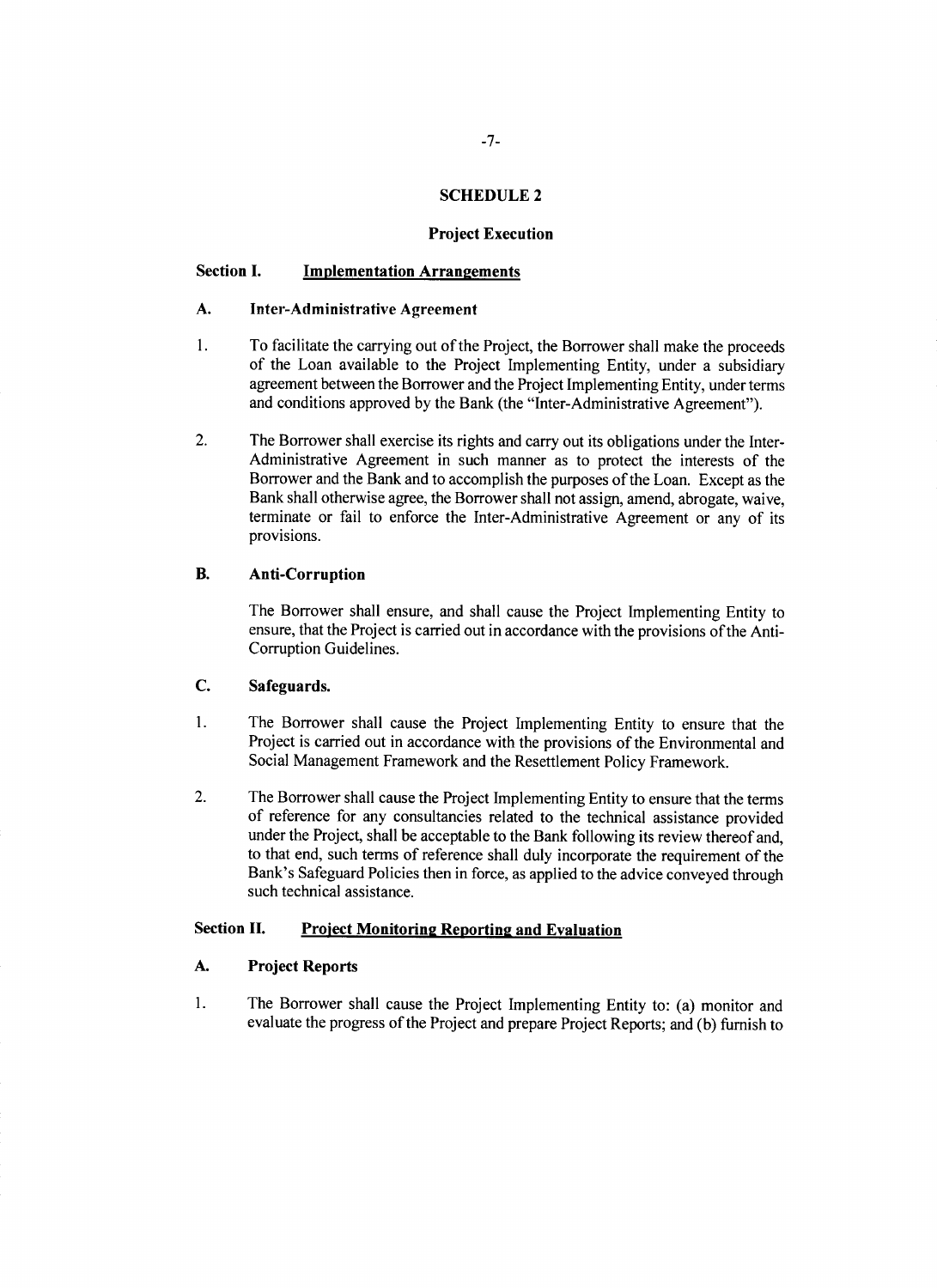the Bank said Project Reports, all as provided in Section **II.A.1** of the Schedule to the Project Agreement.

# B. **Financial Management, Financial Reports and Audits**

- **1.** The Borrower shall cause the Project Implementing Entity to maintain a financial management system in accordance with the provisions of Section **5.09** of the General Conditions.
- 2. Without limitation on the provisions of Part **A** of this Section, the Borrower shall cause the Project Implementing Entity to prepare and furnish to the Bank as part of the Project Report, interim unaudited financial reports for the Project, as provided in Section II.B.2 of the Schedule to the Project Agreement.
- **3.** The Borrower shall cause the Project Implementing Entity to have its financial statements audited as provided in Section II.B.3 of the Schedule to the Project Agreement.

# **Section III. Procurement**

**All** goods, works, non-consulting services and consulting services required for the Project and to be financed out of the proceeds of the Loan shall be procured in accordance with the provisions of Section **III** of the Schedule to the Project Agreement.

#### **Section IV. Withdrawal of Loan Proceeds**

#### **A. General**

- **1.** The Borrower may withdraw the proceeds of the Loan in accordance with the provisions of Article II of the General Conditions, this Section, and such additional instructions as the Bank shall specify **by** notice to the Borrower (including the "World Bank Disbursement Guidelines for Projects" dated May **2006,** as revised from time to time **by** the Bank and as made applicable to this Agreement pursuant to such instructions), to finance Eligible Expenditures as set forth in the table in paragraph 2 below.
- 2. The following table specifies the categories of Eligible Expenditures that may be financed out of the proceeds of the Loan ("Category"), the allocation of the amounts of the Loan to each Category, and the percentage of expenditures to be financed for Eligible Expenditures in each Category.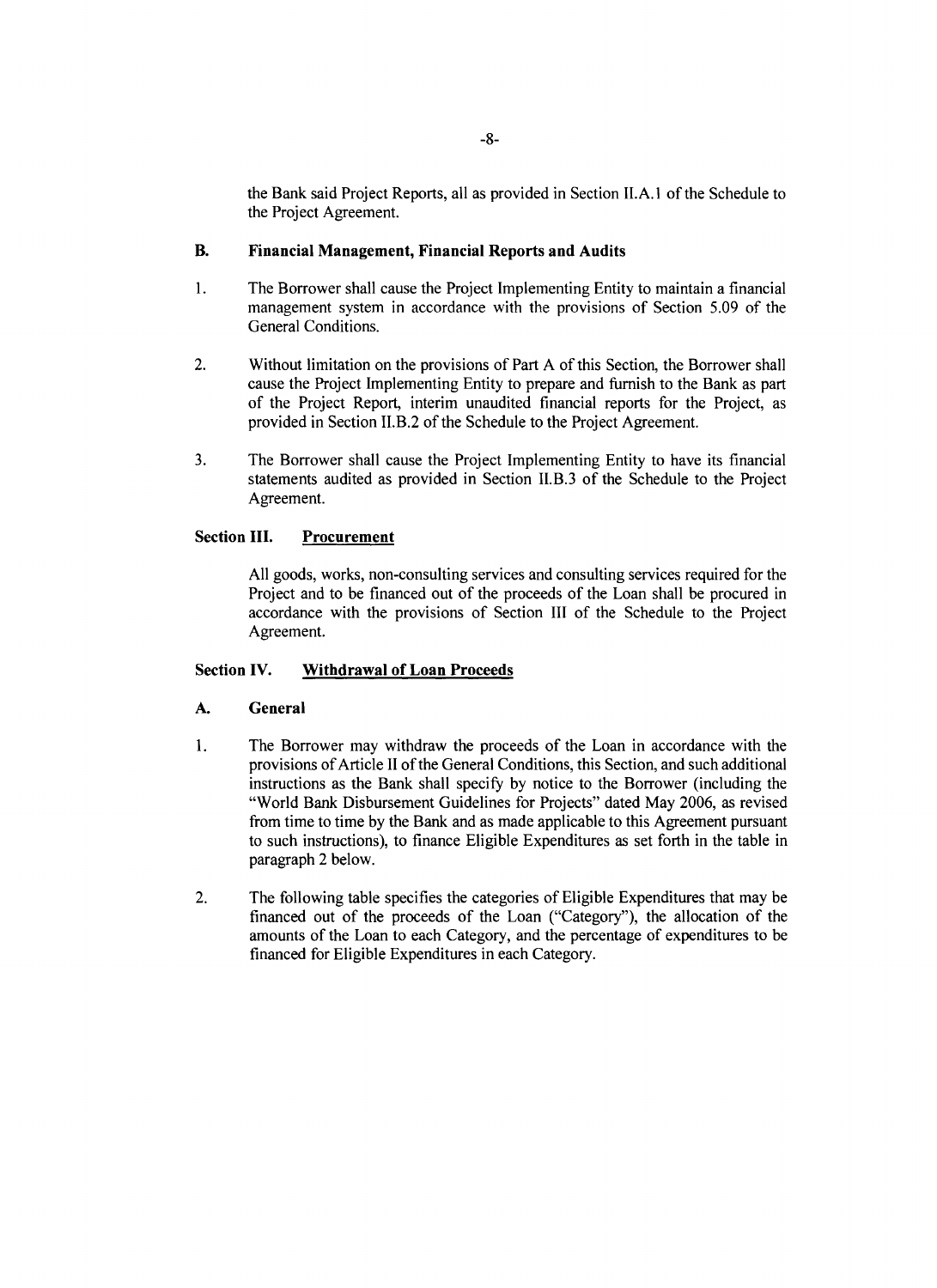| <b>Category</b>                                                                                                                                                                              | <b>Amount of the Loan</b><br><b>Allocated</b><br>(expressed in USD) | <b>Percentage of Expenditures</b><br>to be financed<br>(inclusive of Taxes)                                                                  |
|----------------------------------------------------------------------------------------------------------------------------------------------------------------------------------------------|---------------------------------------------------------------------|----------------------------------------------------------------------------------------------------------------------------------------------|
| (1) Preventive<br>Maintenance<br>Expenditures                                                                                                                                                | 3,000,000                                                           | 100% of the amount of the<br>Loan allocated to each DLI,<br>as set forth in Schedule 4 to<br>this Agreement                                  |
| Goods, works,<br>(2)<br>consulting services,<br>non-consulting<br>services, Training and<br><b>Operating Costs under</b><br>the Project (except<br>under Part $2.1(b)(i)$ of<br>the Project) | 36,900,000                                                          | 100%                                                                                                                                         |
| (3) Front-end Fee                                                                                                                                                                            | 100,000                                                             | Amount payable pursuant to<br>2.03<br>Section<br>of<br>this<br>Agreement in accordance with<br>Section 2.07 (b) of the General<br>Conditions |
| <b>TOTAL AMOUNT</b>                                                                                                                                                                          | 40,000,000                                                          |                                                                                                                                              |

#### B. **Withdrawal Conditions; Withdrawal Period**

- <sup>1</sup>**.** Notwithstanding the provisions of Part **A** of this Section, no withdrawal shall be made:
	- (a) for payments made prior to the date of this Agreement, except that withdrawals up to an aggregate amount not to exceed eight million Dollars **(\$ 8,000,000)** may be made for payments made prior to this date but on or after March **1, 2016** (but in no case more than one **(1)** year prior to the date of this Agreement), for Eligible Expenditures, provided that the pertinent obligations/conditions set forth in this Agreement and in the Additional Instructions, as applicable to each Eligible Expenditure have been complied with in a manner acceptable to the Bank; and
	- **(b)** under Category **(1),** unless the Borrower has furnished to the Bank in documentation acceptable to the Bank confirming the achievement of the respective DLI or DLIs, as further elaborated in the Additional Instructions.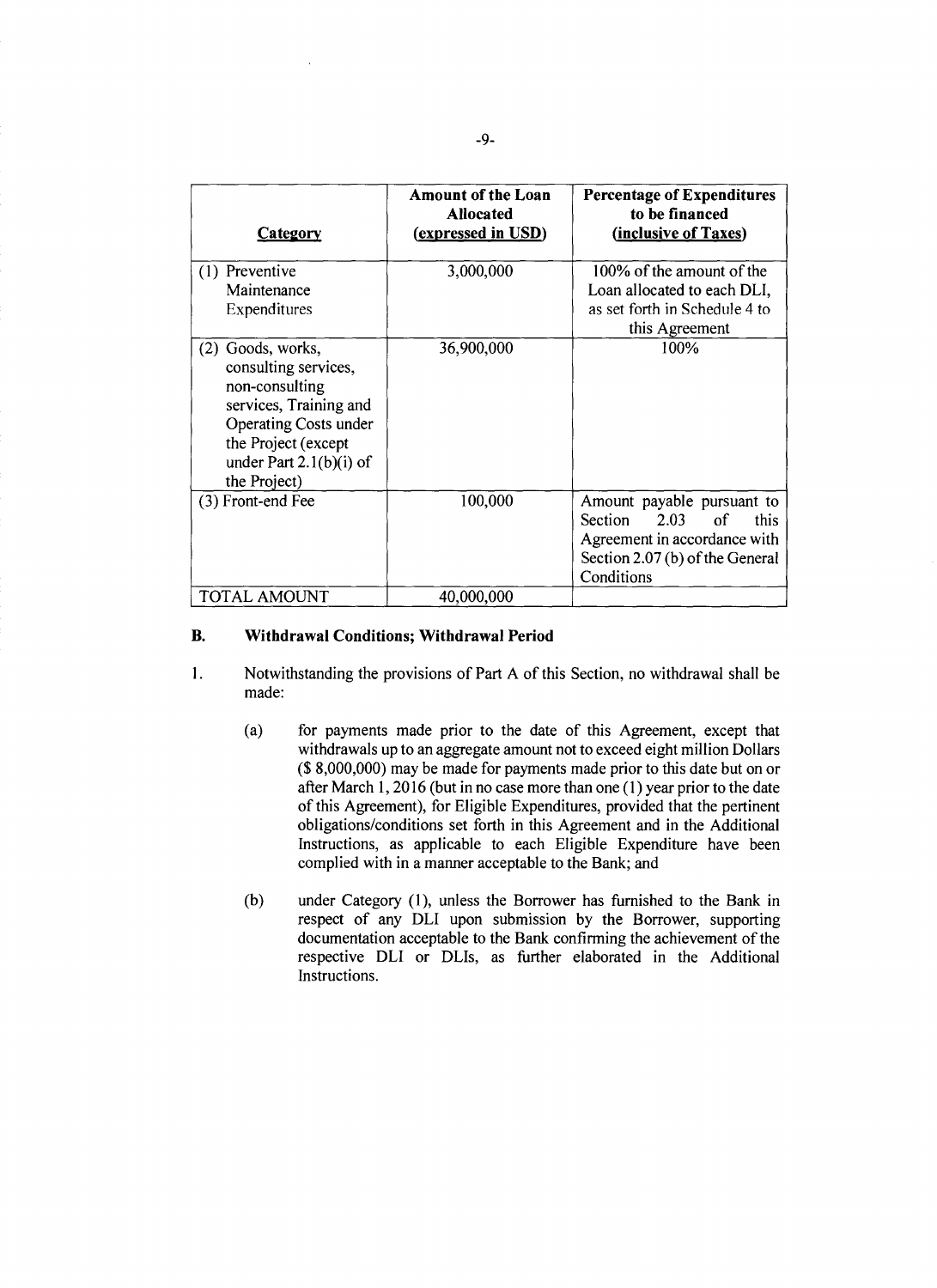- 2. Notwithstanding the provisions of paragraphs 1(a) and **1(b)** of this Section, if the Bank is not satisfied that any DLI under Category **(1)** has been achieved **by** the date **by** which the respective DLI is set to be achieved, as set forth in Schedule 4 to this Agreement, the Bank may at any time, and **by** notice to the Borrower, decide, in its sole discretion to:
	- (a) withhold the unwithdrawn proceeds of the Loan then allocated to said DLI (other than DL1 **3)** until the Bank is satisfied that said DL1 has been fully achieved; or
	- **(b)** (i) reallocate all or a portion of the proceeds of the Loan then allocated to said DLI to any other DLI; and/or (ii) cancel all or a portion of the proceeds of the Loan then allocated to said DLI.
- **3. If,** at any time, the Bank determines that any portion of the amounts withdrawn **by** the Borrower under Category **(1)** was made: (i) for ineligible expenditures; or (ii) not in compliance with the provisions of paragraph **1(b)** of this Section, the Borrower shall promptly refund any such amount to the Bank as the Bank shall specify **by** notice to the Borrower. The Bank may cancel such refunded amount.
- 4. The Closing Date is May **31,** 2022.

# Section **V. Other Undertakings**

Without limitation to the provisions set forth in Section **5.02(b)** of the General Conditions, the Borrower shall take all necessary actions to enable the Project Implementing Entity to comply with its obligations under the Project Agreement.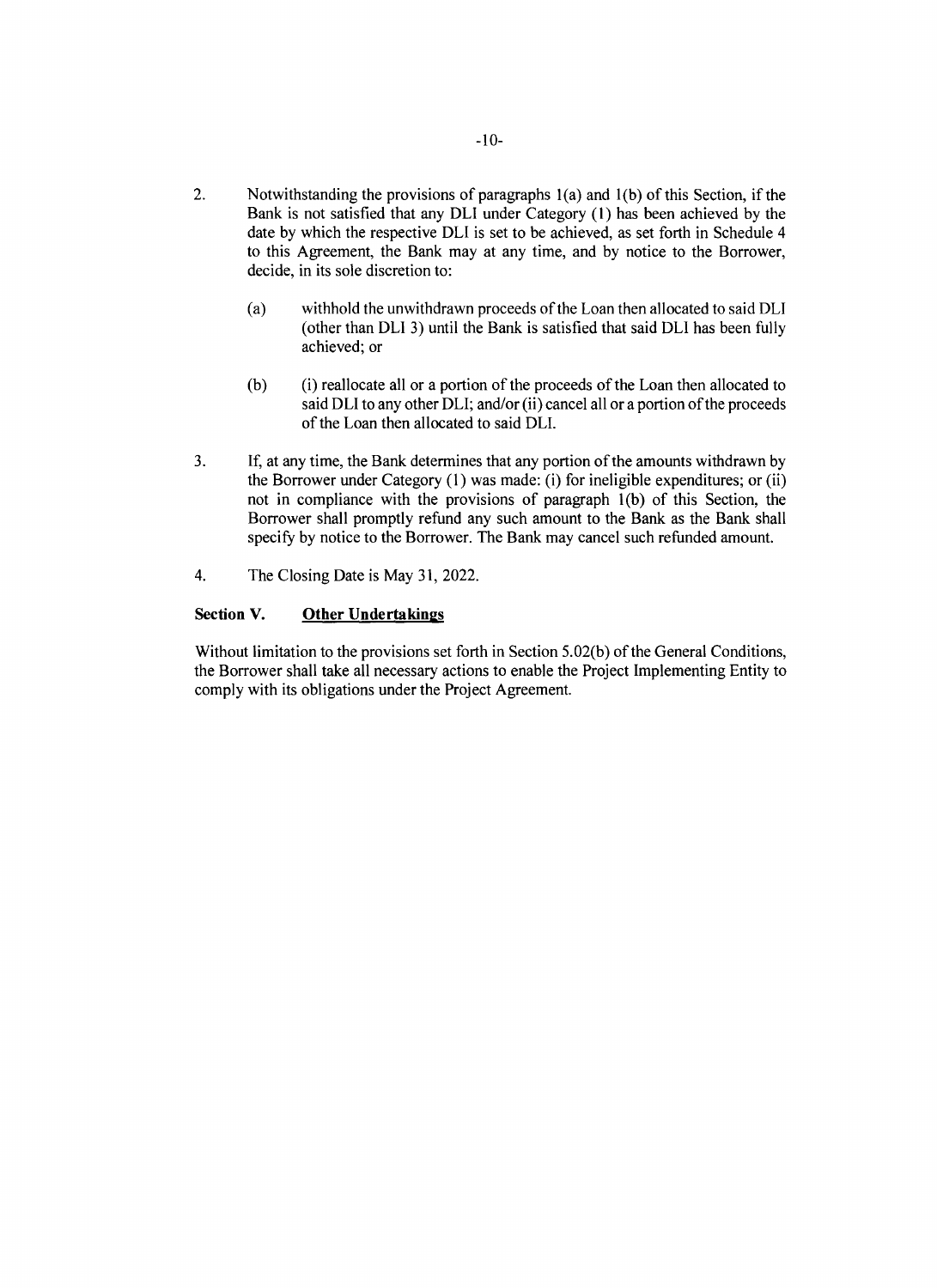#### **Amortization Schedule**

1. The following table sets forth the Principal Payment Dates of the Loan and the percentage of the total principal amount of the Loan payable on each Principal Payment Date ("Installment Share"). If the proceeds of the Loan have been fully withdrawn as of the first Principal Payment Date, the principal amount of the Loan repayable by the Borrower on each Principal Payment Date sh the Bank by multiplying: (a) Withdrawn Loan Balance as of the first Principal<br>Payment Date; by (b) the Installment Share for each Principal Payment Date, such repayable amount to be adjusted, as necessary, to deduct any amounts referred to in paragraph 4 of this Schedule, to which a Currency Conversion applies.

| <b>Principal Payment Date</b>     | <b>Installment Share</b><br>(Expressed as a Percentage) |
|-----------------------------------|---------------------------------------------------------|
| On each February 15 and August 15 |                                                         |
| Beginning February 15, 2022       |                                                         |
| through August 15, 2026           | 10%                                                     |

- 2. **If** the proceeds of the Loan have not been fully withdrawn as of the first Principal Payment Date, the principal amount of the Loan repayable **by** the Borrower on each Principal Payment Date shall be determined as follows:
	- (a) To the extent that any proceeds of the Loan have been withdrawn as of the first Principal Payment Date, the Borrower shall repay the Withdrawn Loan Balance as of such date in accordance with paragraph **I** of this Schedule.
	- **(b)** Any amount withdrawn after the first Principal Payment Date shall be repaid on each Principal Payment Date falling after the date of such withdrawal in amounts determined **by** the Bank **by** multiplying the amount of each such withdrawal **by** a fraction, the numerator of which is the original Installment Share specified in the table in paragraph **I** of this Schedule for said Principal Payment Date ("Original Installment Share") and the denominator of which is the sum of all remaining Original Installment Shares for Principal Payment Dates falling on or after such date, such amounts repayable to be adjusted, as necessary, to deduct any amounts referred to in paragraph 4 of this Schedule, to which a Currency Conversion applies.
- **3.** (a) Amounts of the Loan withdrawn within two calendar months prior to any Principal Payment Date shall, for the purposes solely of calculating the principal amounts payable on any Principal Payment Date, be treated as withdrawn and outstanding on the second Principal Payment Date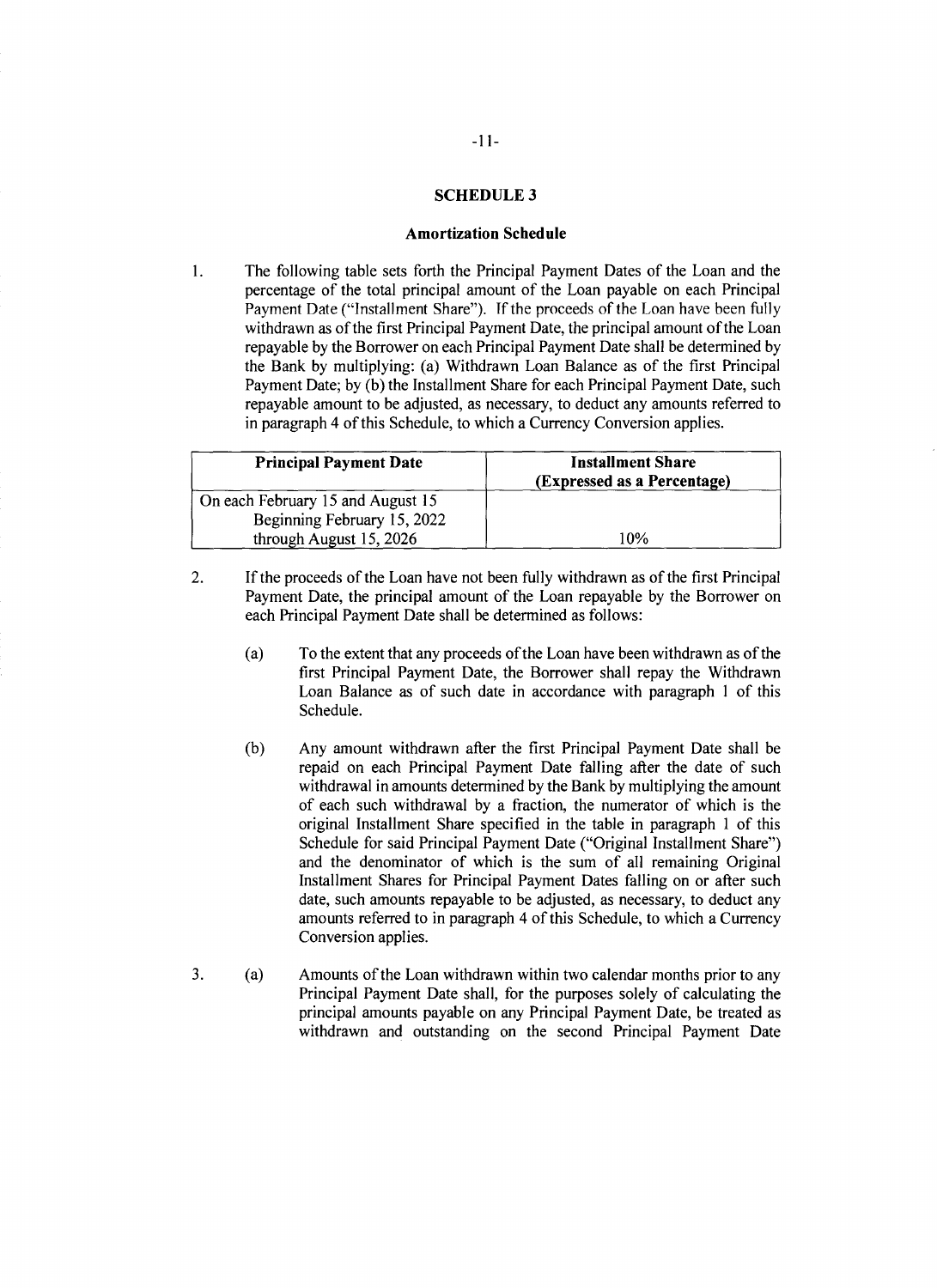following the date of withdrawal and shall be repayable on each Principal Payment Date commencing with the second Principal Payment Date following the date of withdrawal.

- **(b)** Notwithstanding the provisions of sub-paragraph (a) of this paragraph, if at any time the Bank adopts a due date billing system under which invoices are issued on or after the respective Principal Payment Date, the provisions of such sub-paragraph shall no longer apply to any withdrawals made after the adoption of such billing system.
- 4. Notwithstanding the provisions of paragraphs **I** and 2 of this Schedule, upon a Currency Conversion of all or any portion of the Withdrawn Loan Balance to an Approved Currency, the amount so converted in the Approved Currency that is repayable on any Principal Payment Date occurring during the Conversion Period, shall be determined **by** the Bank **by** multiplying such amount in its currency of denomination immediately prior to the Conversion **by** either: (i) the exchange rate that reflects the amounts of principal in the Approved Currency payable **by** the Bank under the Currency Hedge Transaction relating to the Conversion; or (ii) if the Bank so determines in accordance with the Conversion Guidelines, the exchange rate component of the Screen Rate.
- **5. If** the Withdrawn Loan Balance is denominated in more than one Loan Currency, the provisions of this Schedule shall apply separately to the amount denominated in each Loan Currency, so as to produce a separate amortization schedule for each such amount.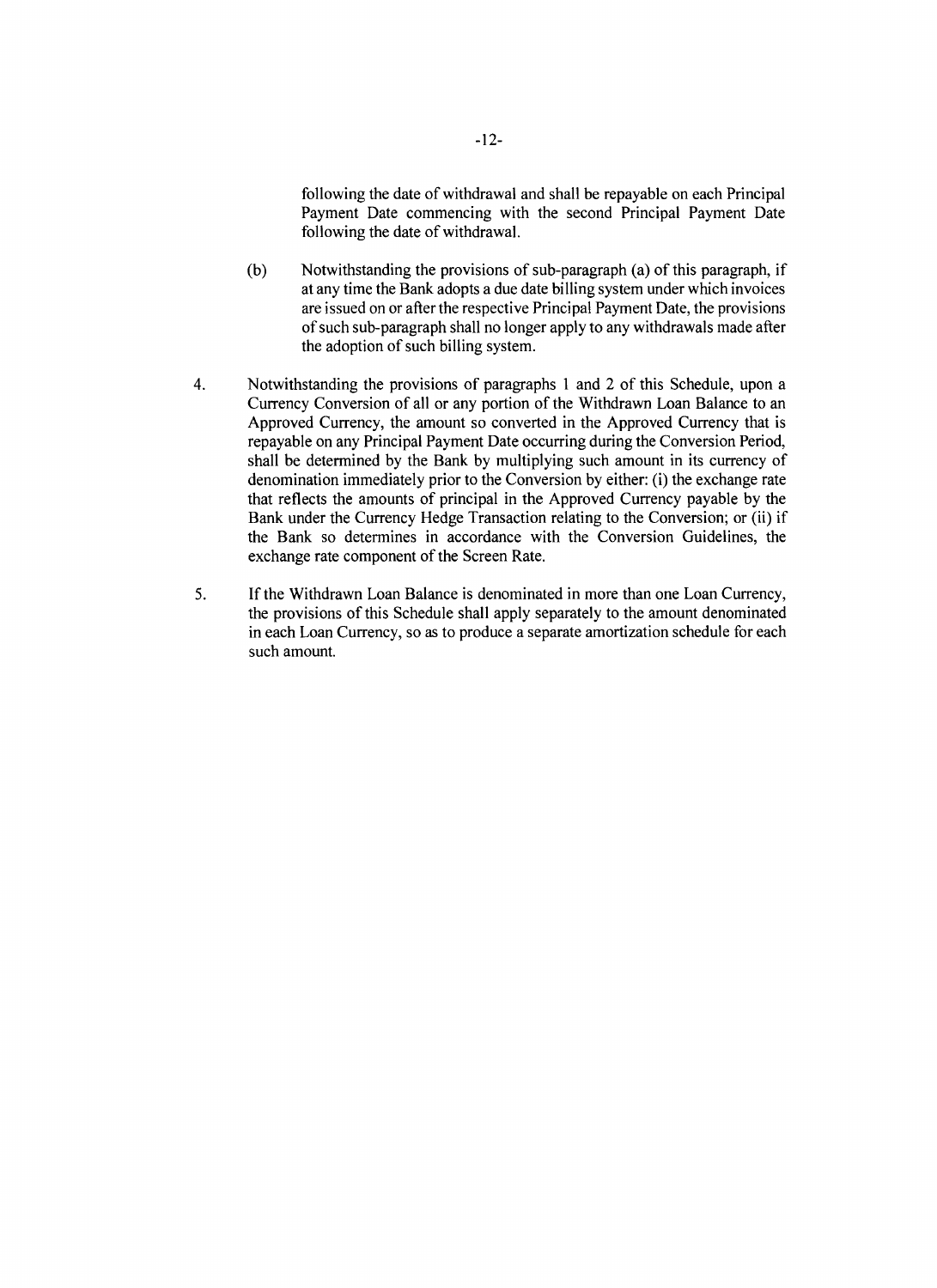| Disbursement-Linked Indicators,                            |                 |                |                |                     |  |  |  |
|------------------------------------------------------------|-----------------|----------------|----------------|---------------------|--|--|--|
| (by June 30 of each year or as otherwise indicated herein) |                 |                |                |                     |  |  |  |
|                                                            | 2018            | 2019           | 2020           | 2021                |  |  |  |
| <b>ECD</b>                                                 |                 | <b>DLI 3:</b>  |                |                     |  |  |  |
| teachers of                                                |                 | 60% of ECD     |                |                     |  |  |  |
| FTS use                                                    |                 | teachers (from |                |                     |  |  |  |
| mobile                                                     |                 | a baseline of  |                |                     |  |  |  |
| libraries at                                               |                 | <b>30 ECD</b>  |                |                     |  |  |  |
| least once a                                               |                 | teachers) of   |                |                     |  |  |  |
| week                                                       |                 | FTS which      |                |                     |  |  |  |
|                                                            |                 | have installed |                |                     |  |  |  |
|                                                            |                 | a mobile       |                |                     |  |  |  |
|                                                            |                 | library use    |                |                     |  |  |  |
|                                                            |                 | mobile         |                |                     |  |  |  |
|                                                            |                 | libraries at   |                |                     |  |  |  |
|                                                            |                 | least once a   |                |                     |  |  |  |
|                                                            |                 | week during    |                |                     |  |  |  |
|                                                            |                 | 10             |                |                     |  |  |  |
|                                                            |                 | consecutive    |                |                     |  |  |  |
|                                                            |                 | months prior   |                |                     |  |  |  |
|                                                            |                 | to January 1,  |                |                     |  |  |  |
|                                                            |                 | 2019           |                |                     |  |  |  |
|                                                            |                 | (Amount:       |                |                     |  |  |  |
|                                                            |                 | US\$400,000)   |                |                     |  |  |  |
| <b>ECD</b>                                                 | <b>DLI</b> 1:   |                | <b>DLI</b> 5:  | $\overline{DLI}$ 6: |  |  |  |
| assessment                                                 | <b>ECD</b>      |                | 60% of first   | Local ECD           |  |  |  |
| results                                                    | assessment      |                | grade teachers | assessment is       |  |  |  |
| inform first                                               | results         |                | of all FTS     | developed and       |  |  |  |
| grade                                                      | integrated into |                | (operating as  | approved by the     |  |  |  |
| teachers                                                   | <b>GURI's</b>   |                | of January 1,  | Project             |  |  |  |
|                                                            | database        |                | 2020) have     | Implementing        |  |  |  |
|                                                            | (Amount:        |                | digital access | Entity              |  |  |  |
|                                                            | US\$500,000)    |                | to students'   | (Amount             |  |  |  |
|                                                            |                 |                | <b>ECD</b>     | US\$600,000)        |  |  |  |
|                                                            |                 |                | assessment     |                     |  |  |  |
|                                                            |                 |                | results        |                     |  |  |  |
|                                                            |                 |                | (Amount:       |                     |  |  |  |
|                                                            |                 |                | US\$600,000)   |                     |  |  |  |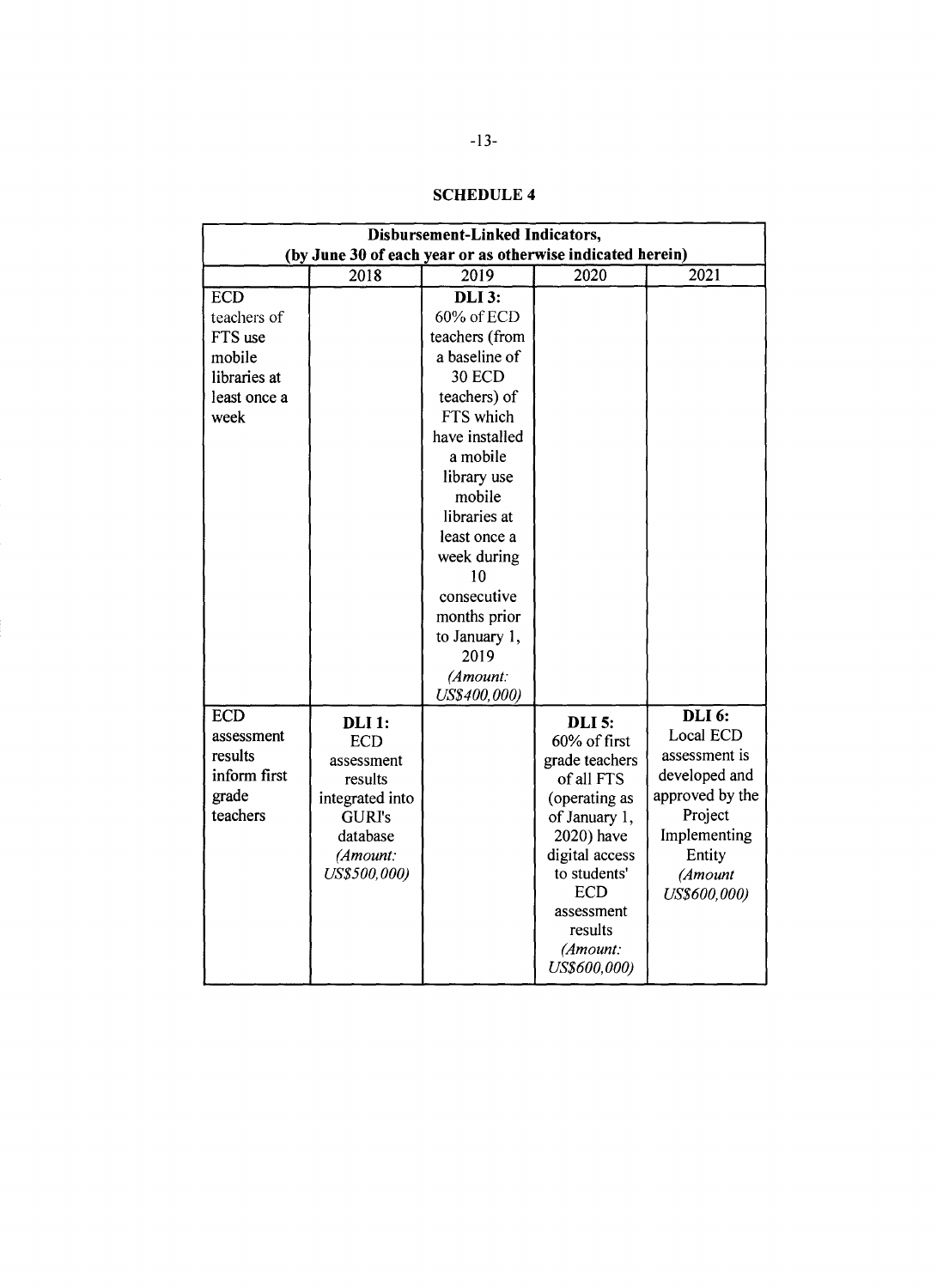| <b>ECD</b><br>teachers of<br>FTS apply<br>protocols for<br>at-risk<br>students |                          | <b>DLI 4:</b><br>60% of ECD<br>teachers of all<br><b>FTS</b><br>(operating as<br>of January 1,<br>$2019$ ) apply<br>protocols for<br>at-risk<br>students<br>(Amount:<br>US\$400,000) |                     |                    |
|--------------------------------------------------------------------------------|--------------------------|--------------------------------------------------------------------------------------------------------------------------------------------------------------------------------------|---------------------|--------------------|
| <b>ECD</b>                                                                     | DLI <sub>2</sub>         |                                                                                                                                                                                      |                     |                    |
| teachers of                                                                    | Guidelines for           |                                                                                                                                                                                      |                     |                    |
| FTS accredit                                                                   | ECD teaching             |                                                                                                                                                                                      |                     |                    |
| in-service                                                                     | practices are            |                                                                                                                                                                                      |                     |                    |
| training                                                                       | revised and              |                                                                                                                                                                                      |                     |                    |
| courses                                                                        | published by             |                                                                                                                                                                                      |                     |                    |
|                                                                                | the Project              |                                                                                                                                                                                      |                     |                    |
|                                                                                | Implementing             |                                                                                                                                                                                      |                     |                    |
|                                                                                | Entity                   |                                                                                                                                                                                      |                     |                    |
|                                                                                | (Amount:                 |                                                                                                                                                                                      |                     |                    |
|                                                                                | US\$500,00)              |                                                                                                                                                                                      |                     |                    |
|                                                                                | <b>US\$</b><br>1,000,000 | <b>US\$ 800,000</b>                                                                                                                                                                  | <b>US\$ 600,000</b> | <b>US\$600,000</b> |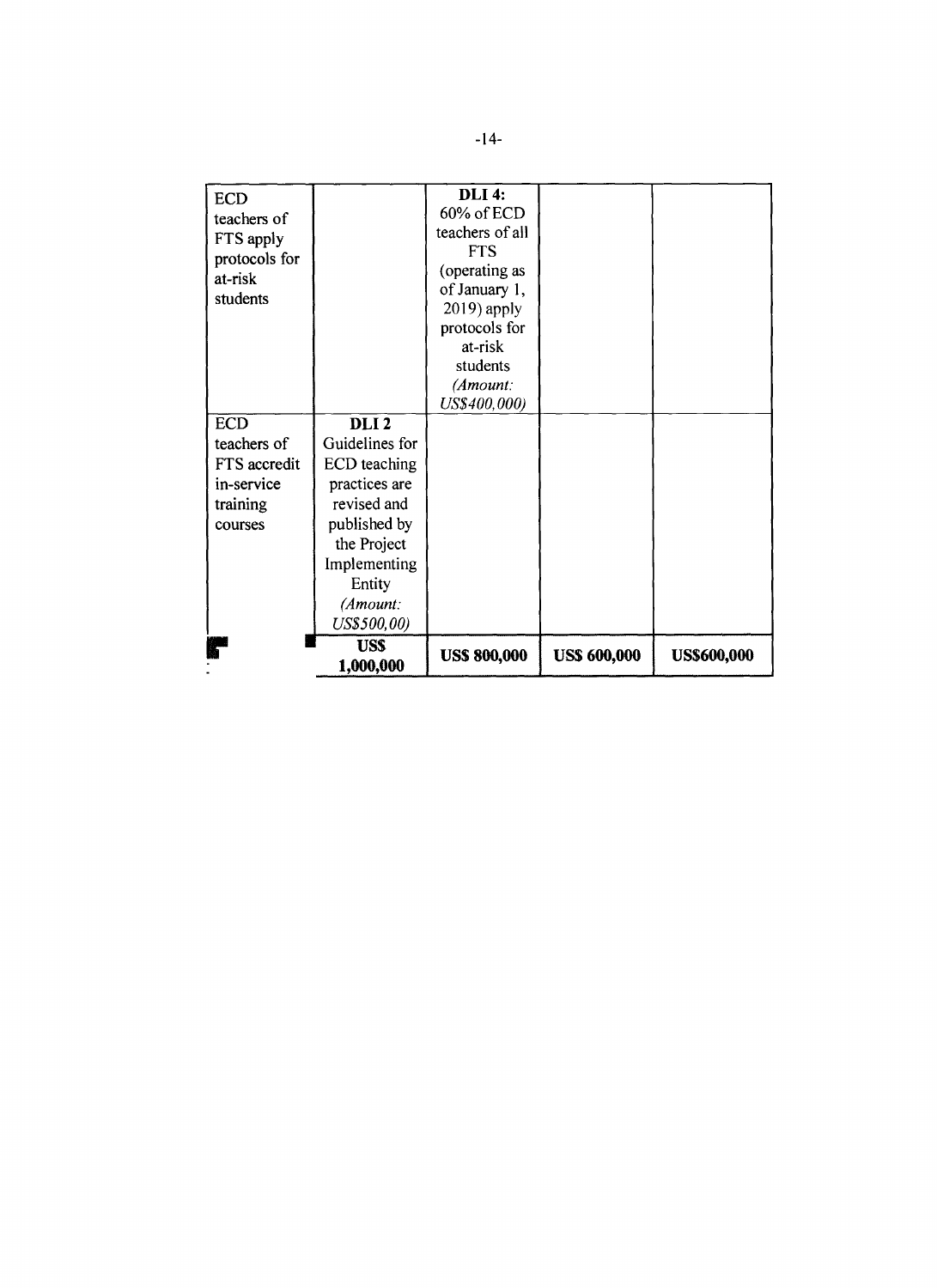#### **APPENDIX**

#### **Section I. Definitions**

- 1. "Additional Instructions" means the instructions referred to in Section **TV.A.** 1 of Schedule 2 to this Agreement.
- 2. "Anti-Corruption Guidelines" means the "Guidelines on Preventing and Combating Fraud and Corruption in Projects Financed **by** IBRD Loans and **IDA** Credits and Grants", dated October *15,* **2006** and revised in January 2011 and as of July **1, 2016.**
- 3. "Bank Safeguard Policies" means the Bank's operational policies and procedures set forth in the Bank's Operational Manual under OP/BPs 4.01, 4.04. 4.09, 4.10, 4.11, 4.12, 4.36, 4.37, 7.50 and 7.60, as said manual is pub
- 4. "Category" means a category set forth in the table in Section IV of Schedule 2 to this Agreement.
- *5.* **"ECD"** means early childhood development.
- **6. "CEIP"** means the Project Implementing Entity's Primary Education Council *(Consejo de Educaci6n Inicialy Primaria).*
- **7.** "Disbursement-Linked Indicator" or "DLI" means any given indicator set forth in Schedule 4 of this Agreement, the achievement of which is a condition for disbursement of Loan proceeds under Category **(1).**
- **8. "EIT"** means early-childhood evaluation.
- **9.** "Environmental and Social Management Framework" means the Borrower's Implementing Entity's website on October 7, 2016 and on the Bank's website on October 7, 2016, and included in the Operational Manual, which sets forth, *inter alia*: (a) the applicable institutional and regulatory environ screenings/assessments and the preparation and implementation of environmental management plans when applicable; and (c) the procedures to mitigate, prevent and manage environmental and social impacts associated with the carrying out of Project activities, as said framework may be amended from time to time with the prior agreement of the Bank.
- **10.** "Full-Time School" or **"FTS"** means a preschool/primary school in the territory of the Borrower and within the administrative jurisdiction of the Project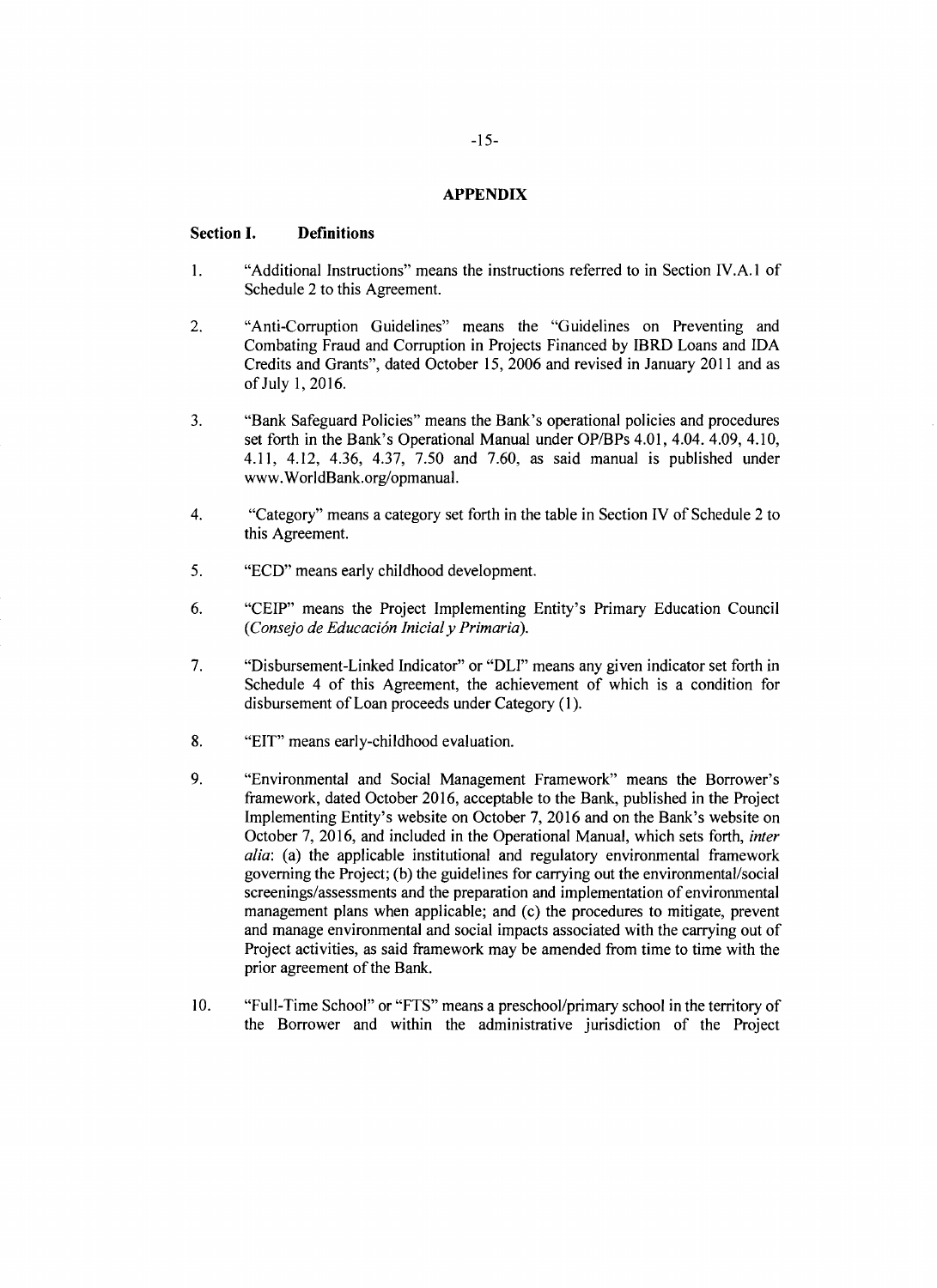Implementing Entity that operates in seven and a half hour shifts on a daily basis; and "Full-Time Schools" means any Full-Time School.

- **11.** "General Conditions" means the "International Bank for Reconstruction and Development General Conditions for Loans", dated March 12, 2012, with the modifications set forth in Section II of this Appendix.
- 12. **"GURI"** means the Project Implementing Entity's information and registries unified management system *(Sistema de Gerenciamiento Unificado de Registros*  $e$ *Información*).
- **13.** "Inter-Administrative Agreement" means the agreement referred to in Section **I.A.** 1 of Schedule 2 to this Agreement, as the same may be amended from time to time with the agreement of the Bank, and such term includes all schedules to said Inter-Administrative Agreement.
- 14. "Law No. **18.437"** means Ley No. **18.437,** General Law of Education *(Ley General de Educaci6n)* of the Borrower, dated December 12, **2008,** published in the official gazette *(Diario Oficial)* on January **16, 2009;** as such law has been amended to the date of this Agreement.
- **15.** "Operating Costs" means the reasonable expenditures (other than consulting services) incurred **by** the Project Implementing Entity, the **PCU,** the Verification Entity or any Full-Time School in connection with the implementation of the Project including, *inter alia:* rental and maintenance of equipment, vehicles and facilities, rental of office facilities, incremental salaries of the Verification Entity's staff, office utilities, supplies and materials, and domestic travel, which expenditures would not have been incurred absent the Project.
- **16.** "Operational Manual" means the Project Implementing Entity's manual dated November **1, 2016** acceptable to the Bank and referred to in Section **I.A.1** of the Schedule to the Project Agreement, as said manual may be amended from time to time with the prior written agreement of the Bank.
- **17. "PCU"** means the Project coordination unit established in the Project Implementing Entity, pursuant to the Project Implementing Entity's Resolution No. **57** (February 2, 1994), and ratified through Resolution No. **35** (October **27, 1998)** and Resolution No. 40 (December **27,** 2001); and referred to in Section 1.A.3(a) of the Schedule to the Project Agreement.
- **18.** "Preventive Maintenance Expenditures" means expenditures for preventive maintenance of Full-Time School's facilities, including minor civil works, goods and Operating Costs under Part 2.1(b)(i) of the Project, which schools meet the criteria set forth in the Operational Manual.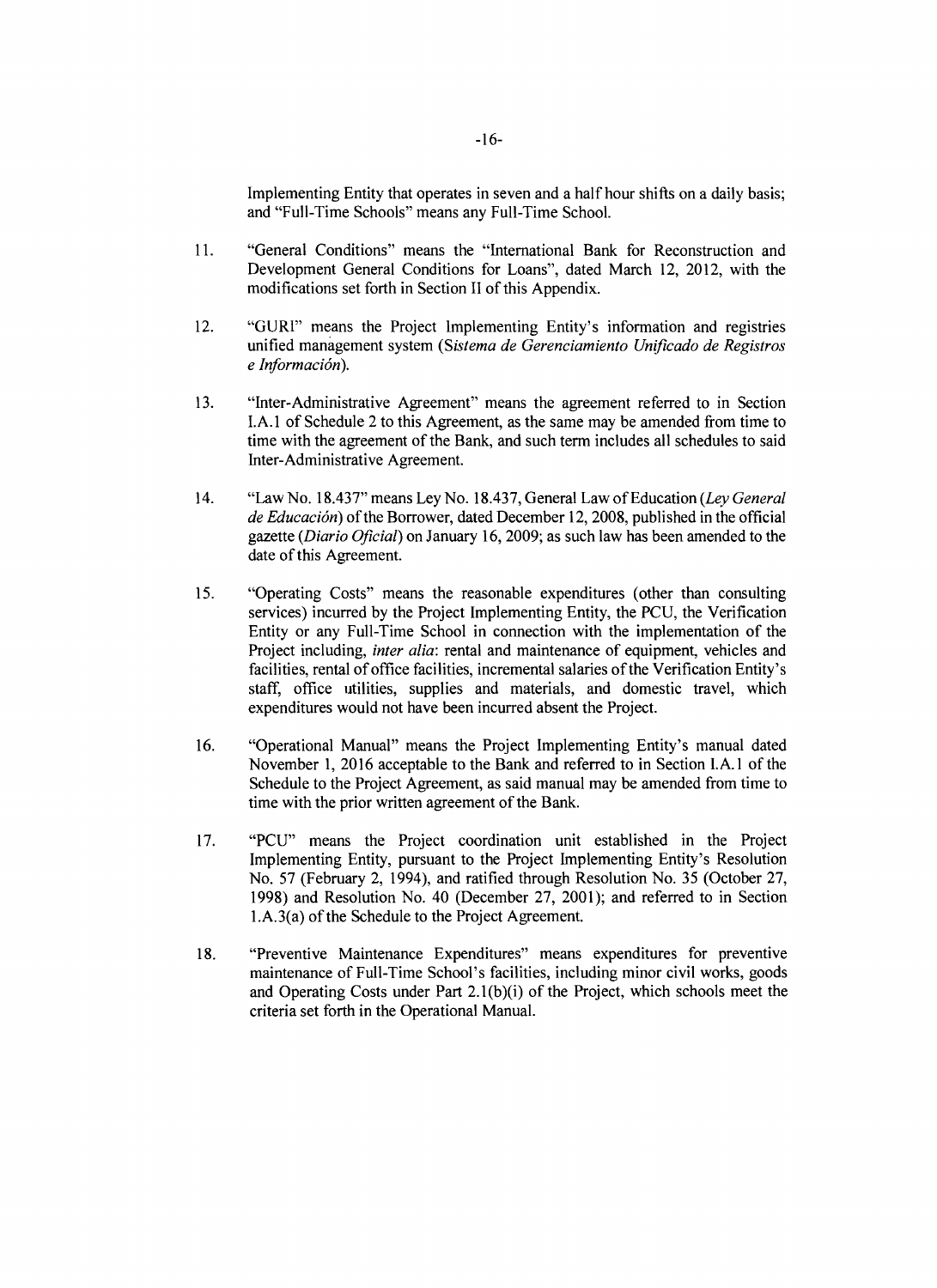- **19.** "Procurement Plan" means the Borrower's procurement plan for the Project, dated November **1, 2016** and provided for under Section IV of the Procurement Regulations, as the same may be updated from time to time in agreement with the Bank.
- 20. "Procurement Regulations" means the "World Bank Procurement Regulations for Borrowers under Investment Project Financing", dated July **1, 2016.**
- 21. "Project Implementing Entity" means the Borrower's national administration of public education (*Administración Nacional de Educación Pública*), a legal entity public education *(Administracidn Nacional de Educacidn P blica),* a legal entity established pursuant to the Borrower's Law No. **15.739** of March **28,** *1985.*
- 22. "Resettlement Policy Framework" means the Borrower's framework, dated September 2016, acceptable to the Bank, published in the Project Implementing<br>Entity's website on October 7, 2016 and on the Bank's website on October 7, 2016,<br>and included in the Operational Manual, outlining general impl under the Project, including the procedures for preparation and implementation of resettlement action plans, when applicable, as said framework may be amended from time to time with the Bank's prior written approval.
- **23.** "Training" means the reasonable expenditures incurred **by** the Project Implementing Entity or the **PCU** for the carrying out of training activities under training facilities, *per diem* for trainers and trainees, registration fees and training materials.
- 24. "Verification Entity" means *Instituto Nacional de Evaluaci6n Educativa (INEED)* or any other public or private entity selected and/or hired in accordance with procedures acceptable to the Bank.
- *25.* "Verification Agreement" means the agreement referred to in Section I.A.4(a) of the Schedule to the Project Agreement.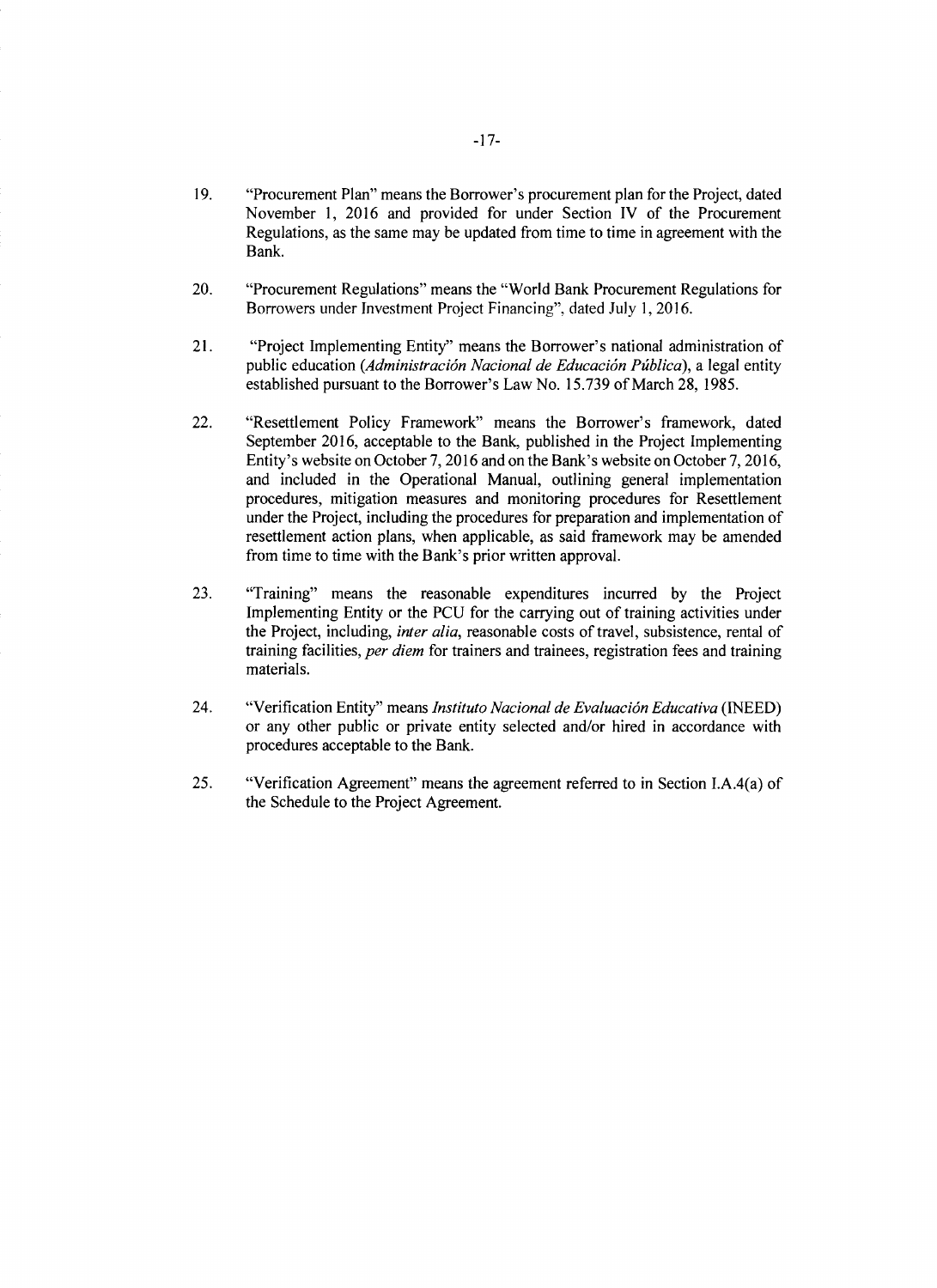#### **Section II. Modifications to the General Conditions**

The General Conditions are hereby modified as follows:

- 1. In the **Table of Contents,** the references to Sections, Section names and Section numbers are modified to reflect the modifications set forth in the paragraphs below.
- 2. Section **3.01.** *(Front-end Fee)* is modified to read as follows:

"Section 3.01. *Front-end Fee; Commitment Charge*

(a) The Borrower shall pay the Bank a front-end fee on the Loan amount at the rate specified in the Loan Agreement (the "Front-end Fee").

**(b)** The Borrower shall pay the Bank a commitment charge on the Unwithdrawn Loan Balance at the rate specified in the Loan Agreement (the "Commitment Charge"). The Commitment Charge shall accrue from a date sixty days after the date of the Loan Agreement to the respective dates on which amounts are withdrawn by the Borrower from the Loan Account or cancelled. The are withdrawn by the Borrower from the Loan Account or cancelled. Commitment Charge shall be payable semi-annually in arrears on each Payment Date."

- **3.** In the Appendix, **Definitions,** all relevant references to Section numbers and paragraphs are modified, as necessary, to reflect the modification set forth in paragraph 2 above.
- 4. The Appendix is modified **by** inserting a new paragraph **19** with the following definition of "Commitment Charge", and renumbering the subsequent paragraphs accordingly:

**"19.** "Commitment Charge" means the commitment charge specified in the Loan Agreement for the purpose of Section **3.01(b)."**

- *5.* In the renumbered paragraph 49 (originally paragraph 48) of the Appendix, the definition of "Front-end Fee" is modified **by** replacing the reference to Section **3.01** with Section **3.01** (a).
- **6.** In the renumbered paragraph **68** (originally paragraph **67)** of the Appendix, the definition of the term "Loan Payment" is modified to read as follows:

**"68.** "Loan Payment" means any amount payable **by** the Loan Parties to the Bank pursuant to the Legal Agreements or these General Conditions, including (but not limited to) any amount of the Withdrawn Loan Balance, interest, the Frontend Fee, the Commitment Charge, interest at the Default Interest Rate (if any), any prepayment premium, any transaction fee for a Conversion or early termination of